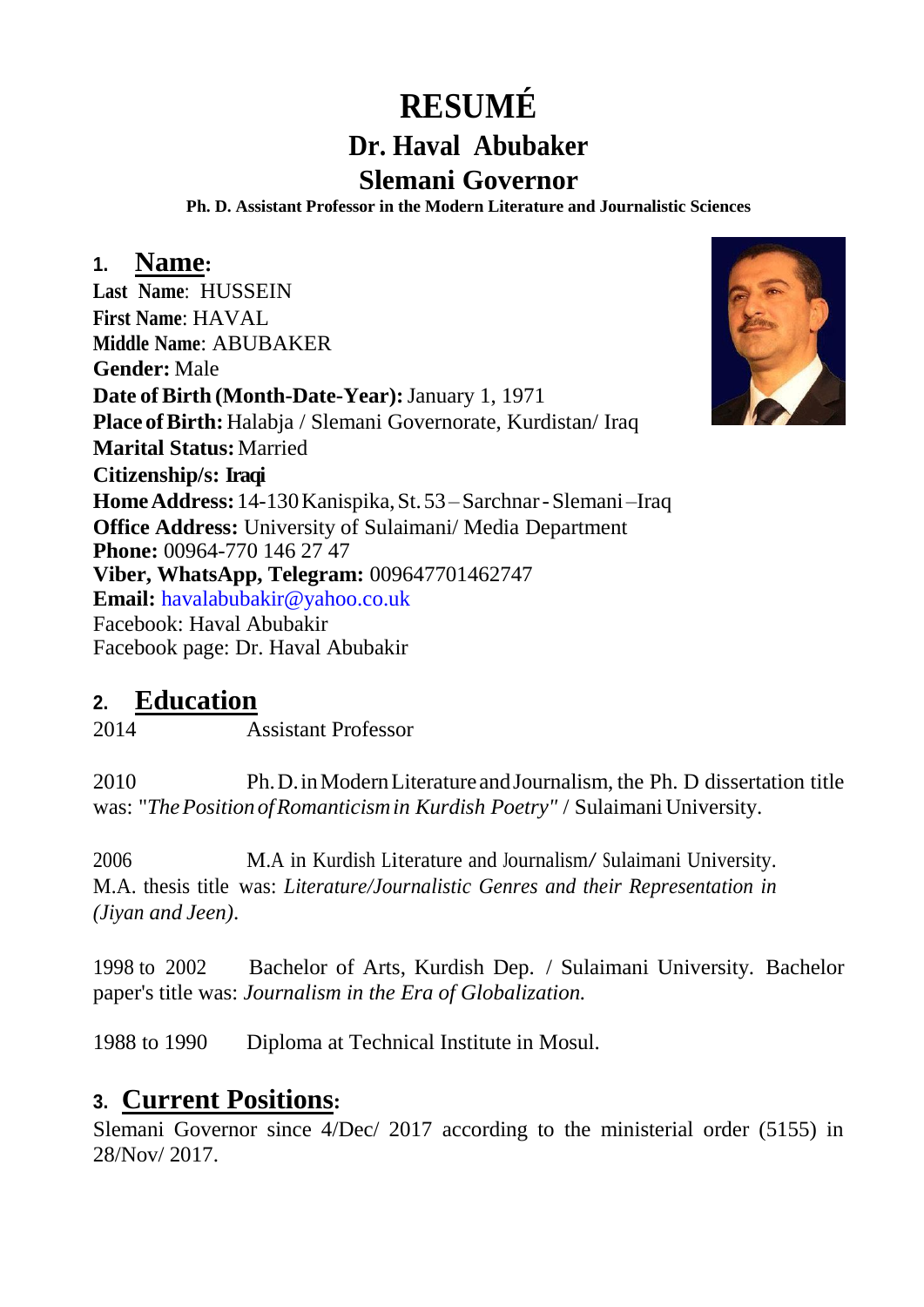## **4. Previous Positions:**

- 1. An establishing member of Kurdistan Student Association, in 15/3/1991- 15/3/1995.
- 2. A Journalist in the first staff of Kurdistani Nwe Daily Newspaper, in 4/1/1992- 28/07/1998.
- 3. Editor in chief of Rayan Magazine, which is a scientific magazine dealing with Journalism, 1999…till now.
- 4. 2. A member of Editorial staff in Kurdistan Region Newspaper 28/07/1998- 2001.
- 5. An establishing member of Kurdistan Journalist Syndicate in 2002.
- 6. The executive supervisor of Slemani University Magazine/ Part B. 2003- 2015.
- 7. A member of the Media Supreme Committee of Population Census in Kurdistan Region, 2004.
- 8. Writing thousands of articles and essays to many Kurdish and European Media.
- 9. The Editor in chief of Trade Magazine, which is published by Slemani Chamber of Commerce, 2000- 2005.
- 10. The lecturer and the supervisor of the largest numbers of Journalistic Workshops, Courses and Institutions.
- 11. An establishing member of Amnesty International in Kurdistan. 2002 to 2005.
- 12. A member of International Federation of Journalists. 2003…till now.
- 13. Lecturer in Slemani University / Ministry of Higher Education & Scientific Research/KRG.

## **5. Concurrent Positions:**

- 1. Lecturer in Media Department at Sulaimany University
- 2. Lecturer in Political Sciences Department at Sulaimany University
- 3. Lecturer in Kurdish Department at Sulaimany University.
- 4. An establishing member and the representative of the shareholders in the Board of Trusties of University of Komar for Science and Technology in 2009.
- 5. Lecturer at [University of Human Development.](https://sites.google.com/a/uhd.edu.iq/mariwan-rasheed/goog_594379717)
- 6. Executive Supervisor of Sulaimany University Magazine for Scientific Promotion.
- 7. Head of Gorran list (Change Party) for the election process of Provincial Council of Slemani.
- 8. Top first to Kurdistan provinces in the elections and won more than 241 241 votes according to official results, and approximately 416,000 votes according to unofficial results.
- 9. National Council member of the Change Movement (Gorran).
- 10. A member of Slemani Provincial Council since 24.6.2014.
- 11. Head of Slemani Provincial Council in 11.12.2014 to 25.8.2016.
- 12. He was elected by the Slemani Provincial Council as the Governor of Slemani in 25.8.2016.
- 13. Taking over as Slemani Governor since 4/Dec/ 2017, until present.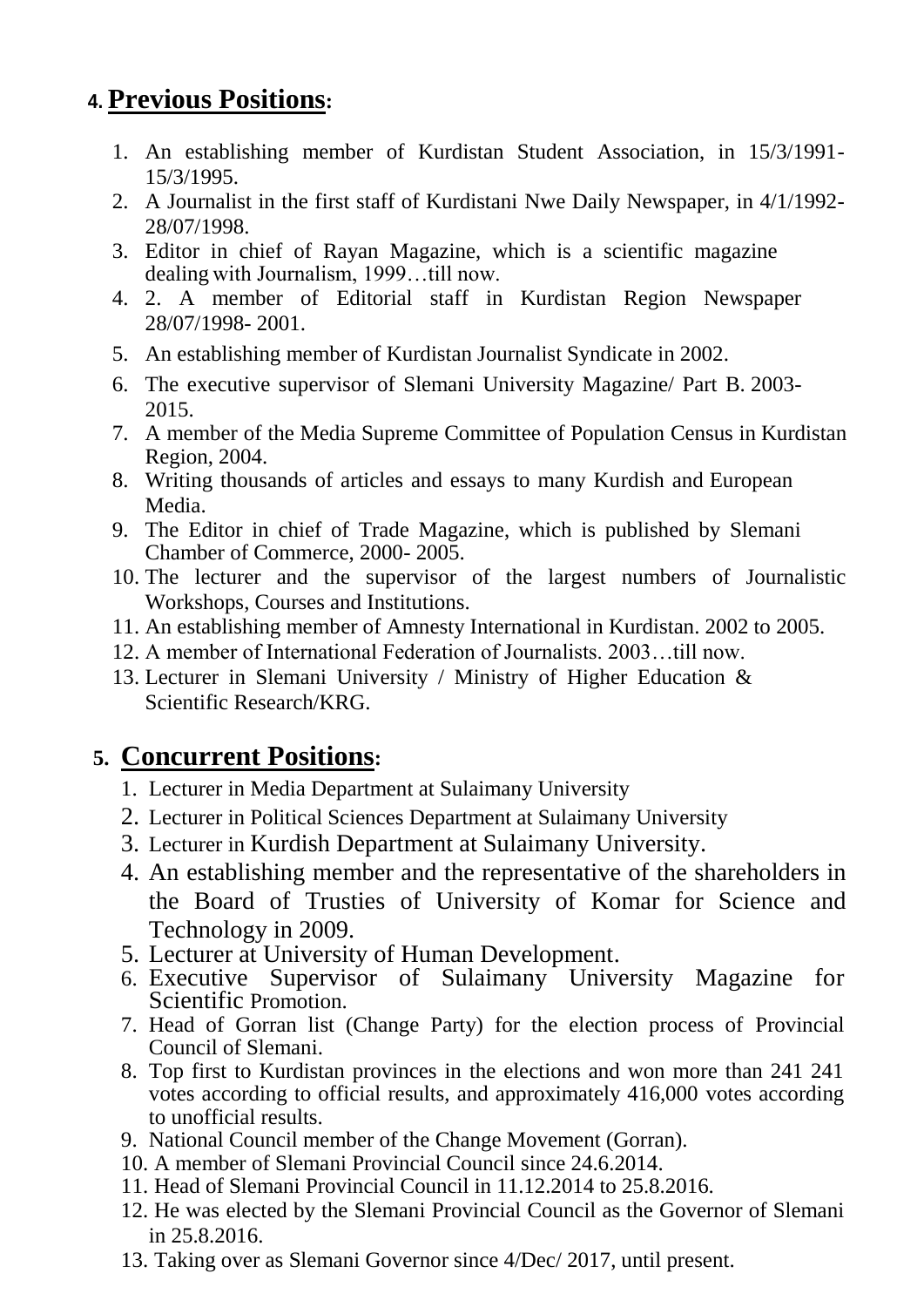- 14. Participated in The Covenant of Mayors for Climate and Energy in Brussels, in which Slemani City has become a member of The European Covenant of Mayors in 22 February 2018.
- 15. Participated in the Kuwait Conference for the Reconstruction of Iraq in 12-14 February 2018.
- 16. Having good diplomatic relationships with all embassies and consulates located in Iraq and the Kurdistan Region and outside.
- 17. Participated in many international conferences inside and outside Iraq.
- 18. Participated in several conferences and meetings for municipalities, development, alternative energy, cultural exchange, agriculture, industry, trade, universities and research centers in Turkey, Iran, Jordan, Kuwait, Saudi Arabia, Qatar, Egypt, England, France, Sweden, Austria, Holland, Belgium, Germany.

#### **6. Publications:**

- 1- The Electronic System / 1987/ in 2 volume in Arabic.
- 2- The Computer / 1987/ in Arabic.
- 3-Their Boss! Verse collection / 1991/ in Arabic.
- 4-Our Faith is like Mountains. Verse collection / 1991.

5-Steps towards Media, Journalism, Propaganda and Public Opinion/ A Journalistic study/ editions 1995, 1997, and 2000.

6-An Unexpected Meeting/ Verse collection/ 1998.

7- Binoculars / 121 Journalistic Articles/ 2001.

8-Media and Kurdish Media/ Journalistic study/ 2002.

9-Journalism in the Era of Globalization/ Journalistic study/ 2002.

10-Publishing many studies in many Kurdish Newspapers and Magazines.

11- Revising and proofreading "*The Hand book of Journalism*"/ Translated from English/ 2003.

12-Revising and proofreading a part of "*Essential Basics of Journalistic Sciences*"/ Translated from Germany/ 2005.

13-Revising and proofreading "*Interpretative Reporting"*/ Translated from English/ 2005.

14-Literature & Journalistic Genres and their Representation in (Jiyan and Jeen) Newspaper/ 2007.

15-Revising and proofreading "*News Writing*"/ Translated from Persian/ 2007.

16- Revising and proofreading "*Article 19 - Global Campaign for Free Expression*"/ Translated from Arabic/ 2009.

17-The Position of Romanticism in Kurdish Poetry/ 2010.

18-Revising and proofreading "*Investigative Journalism*"/ Translated from Arabic/ 2011.

19-Terrorism and the Media, Research, International Conference to Combat Terrorism, Hawler/ 2005.

20-Democracy and Media, Research, presented to Civil Society Organizations, Slemani/ 2007.

21-Slemani and Press Movement, Research, Annual Conference of the anniversary of the establishment of Slemani city/ 2008.

22-Media and Crisis, Research, Conference on the Crisis, under the auspices of